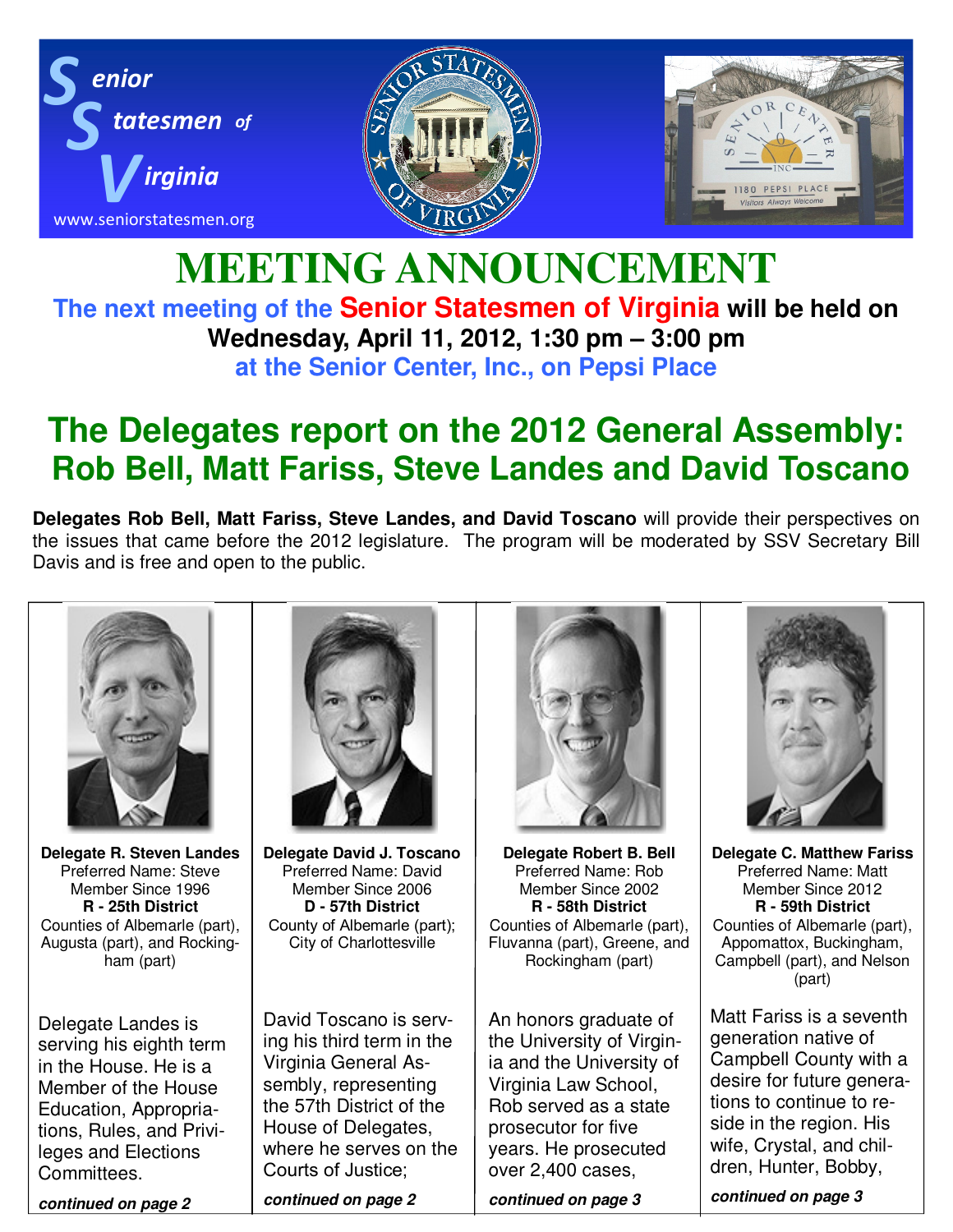#### **25th District—Delegate R. Steven Landes (R),** *continued from page 1*

Steve is Vice Chairman of the House Education Committee. He was recently appointed Chairman of the Economic Development, Agriculture, and Natural Resources Subcommittee of House Appropriations as well as a Budget Conferee. Steve is also Past President of the Weyers Cave Ruritan Club.

Steve serves on the Major Employment and Investment (MEI) Projects Approval Commission. He was recently appointed to serve as a member of the Governor's Advisory Council on Revenue Estimates.

Steve is also is the Vice Chairman of the Board of Trustees of the Center for Rural Virginia. Steve serves on the Board of Trustees of the Frontier Culture Museum of Virginia as well as the Board of Visitors of the Virginia School for the Deaf and the Blind.

From 1988 to 1992, Steve served as legislative assistant to his predecessor, former Delegate A.R. "Pete" Giesen, Jr., and from 1993 to 1995 served as Congressman Bob Goodlatte's district director and district representative.

Steve is the Community Relations Coordinator for DuPont Community Credit Union, which is headquartered in Waynesboro, Virginia. He served as Executive Director of NewBiz Virginia, the Shenandoah Valley's small



business incubator, for five years. Steve was a life insurance agent and registered representative with Massachusetts Mutual Life Insurance Company. Steve also worked a Davis & Davis Marketing, Inc., a Staunton-based marketing and advertising firm, as a media buyer and then as an account executive.

Steve is a graduate of Buffalo Gap High School in Augusta County, and he received a Bachelor of Science degree from Virginia Commonwealth University. He and his wife Angela, who is an Assistant Commonwealth's Attorney for Augusta County, live in Weyers Cave with their son Roth. Steve and Angela are both members and elders of Mt. Horeb Presbyterian Church.

#### **57th District—Delegate David J. Toscano (D),** *continued from page 1*

Transportation; and Science & Technology committees. David also serves on the Disability Commission and has served on the special Joint Subcommittee to Study Land Use Tools in the Commonwealth and the Joint Committee to study Math, Science,



and Engineering. He is also a member of the United Way Board and the Chamber of Commerce.

David, his wife Nancy A. Tramontin, and son Matthew live in Charlottesville. David is a practicing attorney and an active volunteer for many community-based organizations.

David is an attorney with Buck, Toscano & Tereskerz, Ltd., and specializes in family law, real estate transactions, and estate planning.

David's priorities are education, energy, and the environment. He fights for education funding, against teacher pay freezes, and to protect VRS and retirement benefits. He pushes the cause of renewable energy, and stood against those who deny the reality of climate change. He opposes predatory lending in its various forms. He argues for multifaceted transportation programs that include roads, rail, and public transit. He opposes cuts to services for the poor and disabled, defends a woman's right to choose, and advances reforms in foster care and adoption, so that all children will have the opportunity to live productive lives in family settings free from abuse and neglect.

The Virginia League of Conservation Voters has named David a "Legislative Hero" four times for his work on environmental issues.

David was born in Syracuse, New York, the oldest of five children. He received a bachelor's degree from Colgate University, a Ph.D. from Boston College, and a law degree from the University of Virginia. He has taught politics and sociology at various colleges and universities, including Boston College, University of Maryland (European Division), PVCC, University of Virginia, and James Madison University. He recently taught for the University of Virginia as part of its 14-week Semester at Sea program.

David served on the Charlottesville City Council from 1990 to 2002 and as Mayor 1994-96. David is a resident of the City of Charlottesville, where he lives with his wife, Nancy A. Tramontin, and their son, Matthew.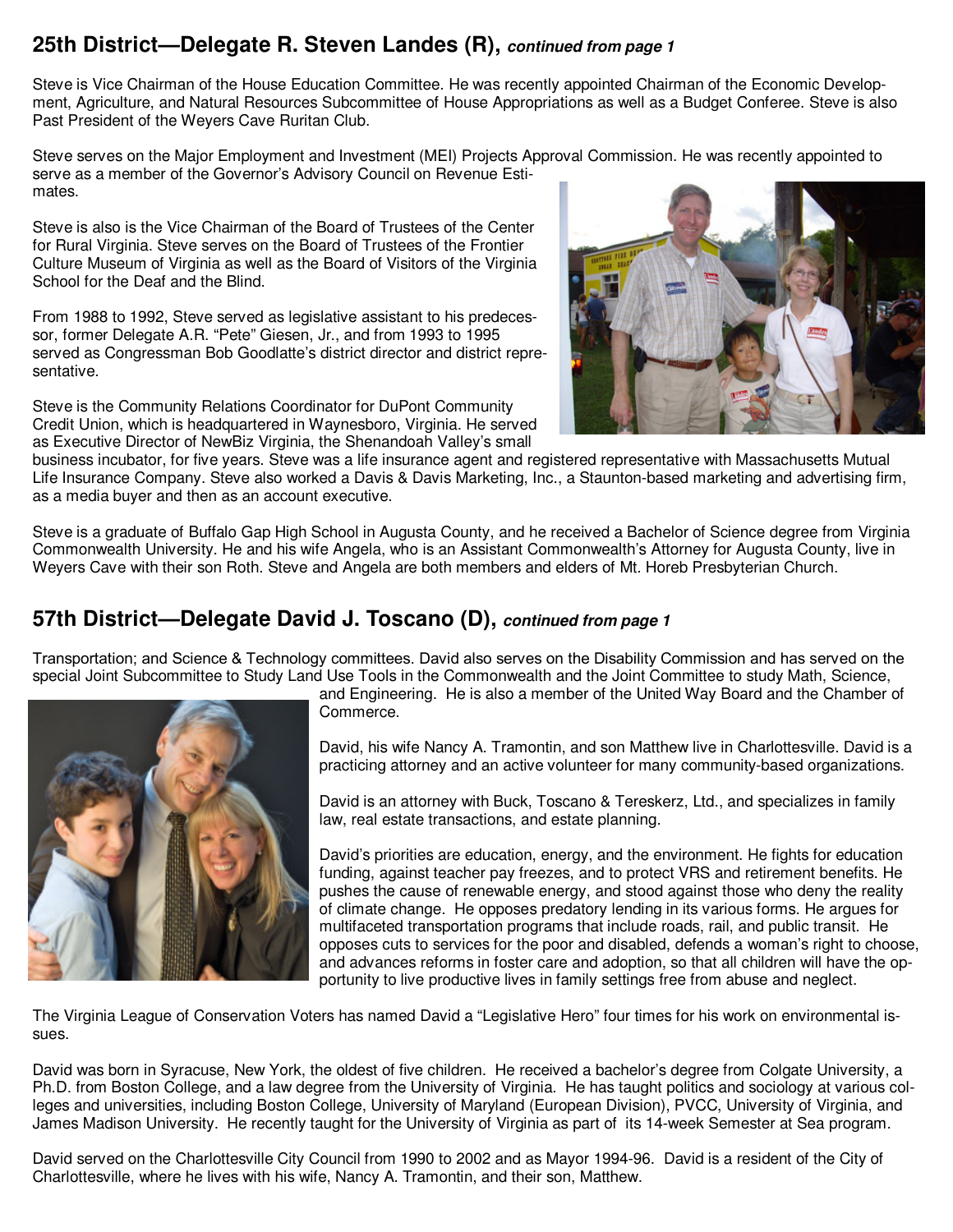#### **58th District—Delegate Robert B. Bell (R),** *continued from page 1*

working with the police and crime victims to bring criminals to justice.

In the Virginia General Assembly, Rob has written laws that crack down on drunk driving. As a result, MADD (Virginia) named him the 2005 Outstanding Legislator. He is also interested in school safety. In recent years, he has written laws to ban criminal sex offenders from school property during school hours and to require additional background checks on school personnel. In 2008, Rob helped overhaul Virginia's mental health commitment laws in light of the tragedy at Virginia Tech. And, in 2009, Rob received the Act, Honor, Hope award from the Virginia Sexual and Domestic Violence Action Alliance to recognize his work in the Virginia General Assembly.

An Eagle Scout, Rob was an active volunteer with the Boy Scouts and with the public schools prior to his election in 2001. Rob's wife, Jessica, is a schoolteacher. She is currently staying home to raise their children, Robbie and Evie. The Bells live in Albemarle County and are members of Aldersgate United Methodist Church.

Rob understands that in tough economic times everyone — business, communities, government — needs to pitch in to create and protect Virginia jobs. That's why Rob has fought to preserve and promote Virginia's #1 business-friendly ranking. This helps Virginia's small businesses to expand and encourages new companies to move here.

In response to the 2007 Virginia Tech shootings, Rob was chosen to lead a special Virginia House of Delegates subcommittee charged with reforming Virginia's mental health commitment laws. The subcommittee's goals were to ensure that a similar tragedy would not happen again and to protect the ability of Virginians to voluntarily seek care for themselves. In 2008, as a result of the subcommittee's work, Virginia saw the most sweeping reforms of mental health commitment laws in 30 years



Rob and Jessica's son Robbie attends public school. Jessica is a high school English teacher who is currently taking time off to raise Robbie and Evie. As delegate, Rob regularly visits our schools to talk with students. He has taught more than 1,000 students about civics and how laws are made. Rob has also sponsored local students as pages in the Virginia General Assembly and others have served as interns in his legislative office.

Rob is a champion for our communities against crime. He has led an all-out assault against drunk driving and has fought to protect our families from sex offenders. Rob has served on the Virginia Crime Commission since 2003 and is currently chairman.

#### **59th District—Delegate C. Matthew Fariss (R),** *continued from page 1*

and Harrison are the reason Matt entered this campaign. He hopes that they can continue to enjoy the same rights and freedoms that he has been blessed with, and, as delegate, he will fight against liberal policies that will put those liberties in jeopardy. Despite his various successes, he is first and foremost a Christian family man committed to serving his family and community.

Matt was blessed to grow up in rural Virginia. However, as a youth he may have taken some of those blessings for granted and was subsequently "fired" by his father around twenty years old. Following that incident, Matt employed the values of hard work that he'd learned since he was a child. He began purchasing cattle and growing his business operation. Through the years, Matt has operated a country store, managed large amounts of real estate, raised cattle, managed farms, and operated numerous

businesses. In addition to other projects, he is currently coowner and Vice President of the Lynchburg Livestock Market, the largest livestock market center in Virginia. Matt has mastered numerous business ventures, and always has multiple projects going on at one time. As delegate, he will apply that business savvy towards serving his constituents in Richmond.

Having never run for or held office before, Matt is ready to take on the new challenge of representing the citizens of the 59th District. Seeking political office is not something that Matt ever planned or envisioned for himself. As a result, Matt has no favors to return in Richmond or in Washington, and his work will be focused solely on serving his constituents. His service comes because he understands that times like these require sacrifices and commitments of those capable of leading. Matt knows that Richmond is in need of a common sense conservative approach,



and, as a businessman, he is capable of bringing that much needed attitude to the House of Delegates. Central Virginia needs a man with roots in the district who understands how to create jobs and make common sense decision. As delegate, Matt will never become an ivory tower leader; instead, he will remain committed to being a citizen-legislator fighting for the economy, values, and future of rural Virginia.